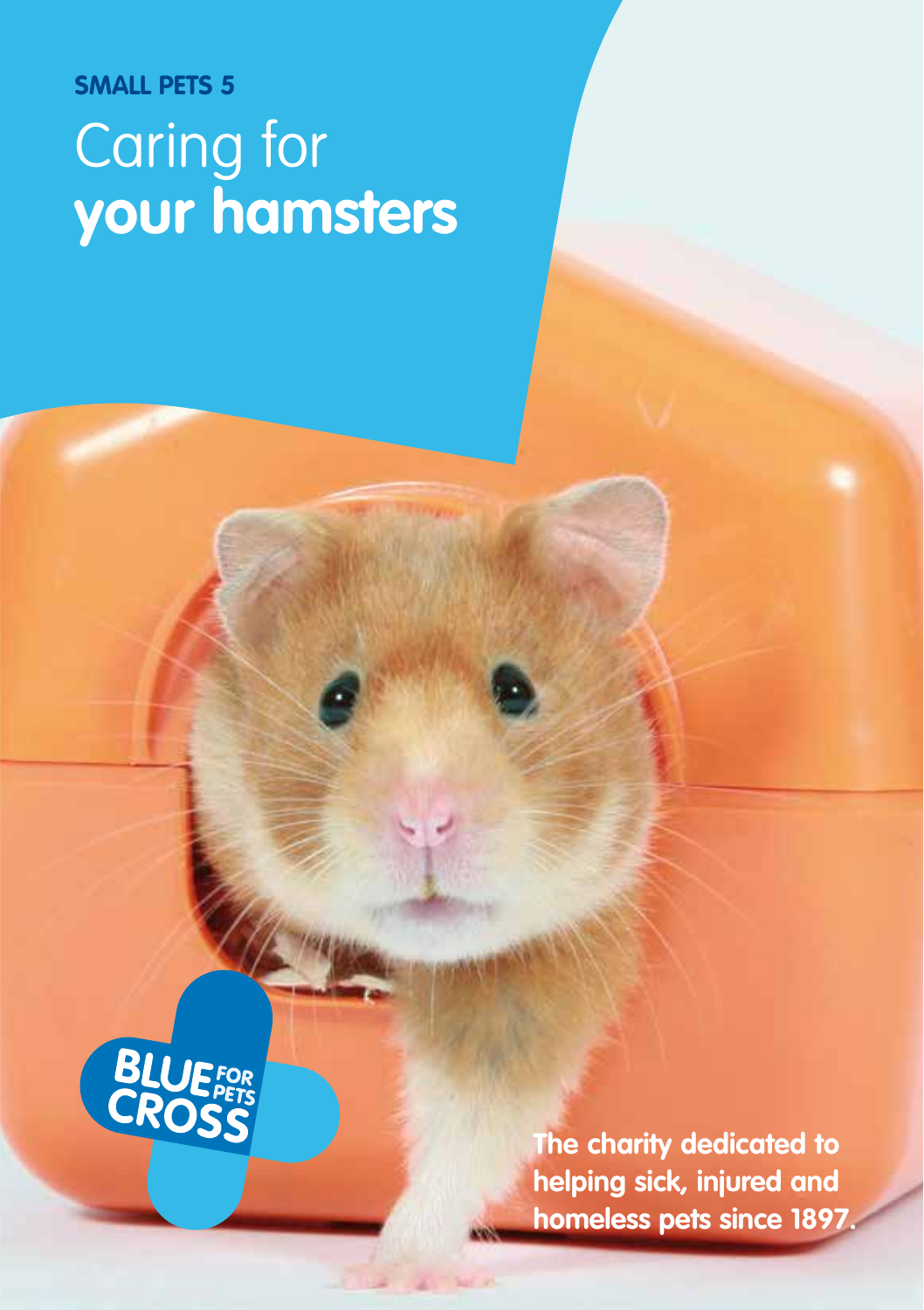# **Caring for your hamsters**

**Hamsters are the best known and one of the most popular of all the small rodents kept as pets. They live for around two or three years.**

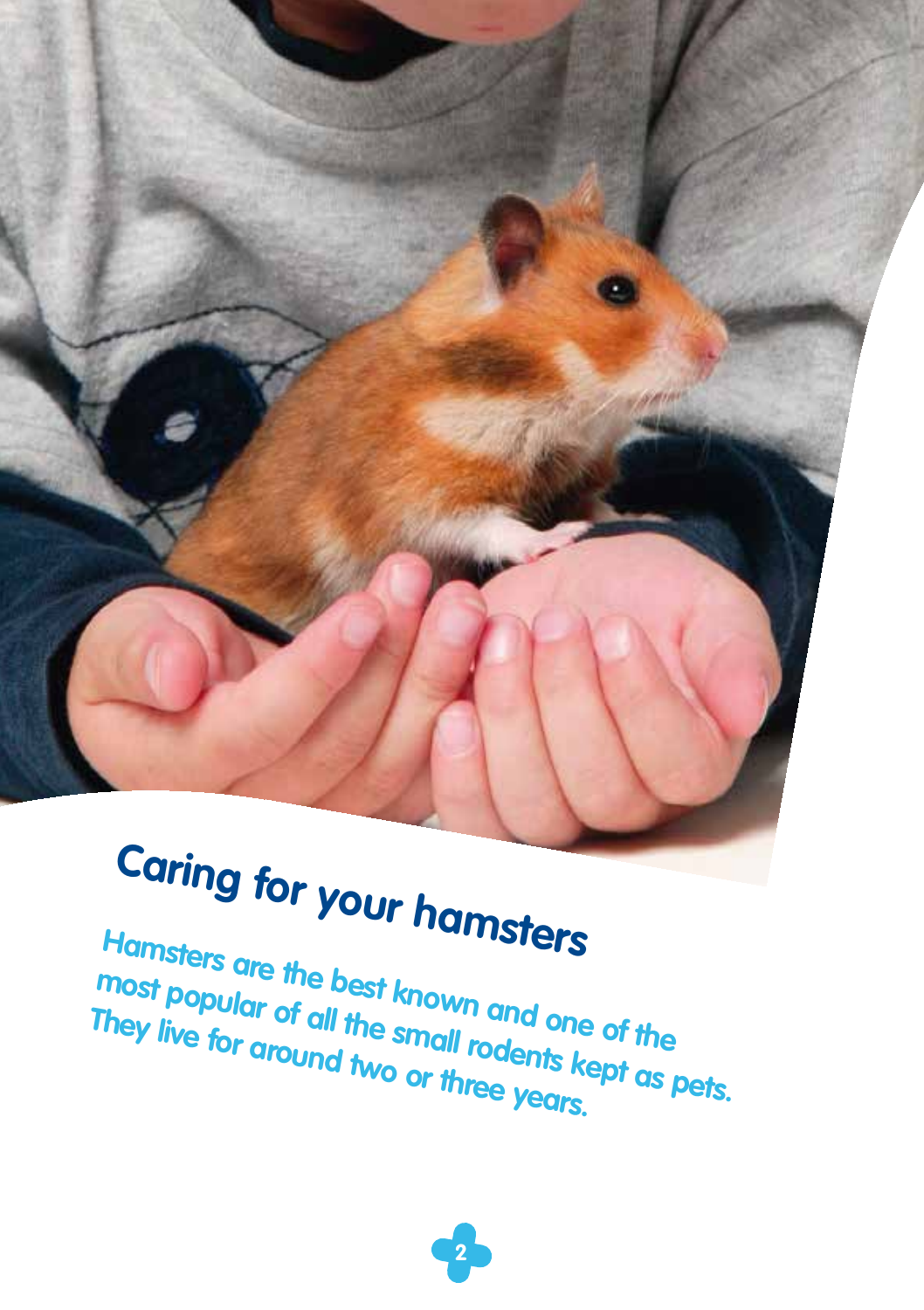The most common and largest type of hamster is the Syrian hamster, also known as the golden hamster. These are naturally solitary and will fight if you try to keep them in pairs or groups – breeders have to be careful to introduce mating pairs only when the female is in season. If you want a Syrian hamster, only keep one!

Dwarf hamsters grow to about 8cm and enjoy company of their own kind but it's best to keep a pair or group of females as males tend to fight. Never mix species.

Ideally your new hamster should be between four and eight weeks old and bought from a responsible breeder or good pet shop. Hamsters in pet shops should have clean, good-sized accommodation (see Home comforts) and access to food and fresh water.

Hamsters become sexually mature as young as four weeks, so make sure that males and females have been correctly sexed and separated – the breeder or pet shop staff should be able to show you the difference between the sexes. If they are not confident, you cannot be sure that you have not bought a pregnant hamster.

Blue Cross occasionally has hamsters available for rehoming.

### **Home comforts**

The ideal home for a Syrian hamster is a large wire cage with a plastic base no smaller than 60cm x 30cm floor space, by 30cm tall. Hamsters love climbing on different levels so a cage even taller than this is better but be careful not to make it too high in case they fall and hurt themselves. Wood should be avoided as it absorbs urine and quickly becomes smelly and unhygienic.

Dwarf hamsters can squeeze through small places so are best kept in a tank or aquarium no smaller than 60cm x 30cm floor space, by 30cm tall. The tank needs a securely fitted wire lid to allow ventilation and stop them escaping.

Dust-extracted bedding is good for all types of hamsters. Hamsters can be litter-trained, which helps to keep their cage cleaner. Dwarf hamsters need beds deep enough to allow them to burrow. You should also provide shredded paper or dry peat as nesting material. Avoid fluffy bedding that could wrap around a hamster's limbs and cause stomach problems if eaten. Make sure your hamster's home is away from draughts, sunlight and direct heat. Clean out the cage at least once a week.

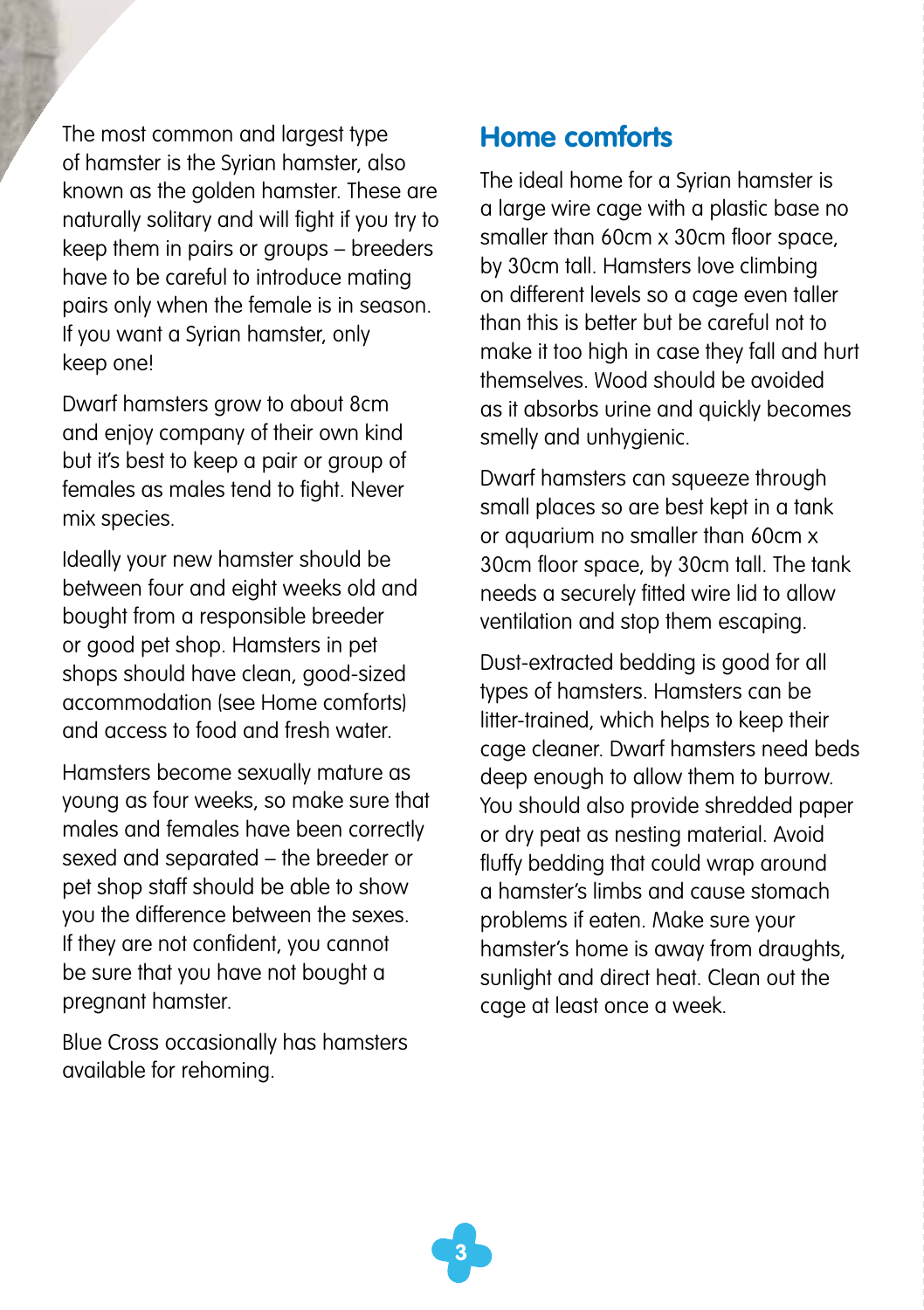## **Food for thought**

A commercial hamster mix is a good basis for your pet's diet. Hamsters also like small pieces of fruit and vegetables, like a slice of apple or a small sprig of cauliflower. Hamsters hoard food in their beds, so do not give them too many green vegetables because they will rot. Remove all uneaten food every day. They also store food in their cheek pouches (see Health matters).

A hamster's front teeth, like those of other rodents, grow continually so they need to gnaw to keep them in shape. Dog biscuits make both good hamster treats and teeth trimmers. Fresh water must always be available from a freeaccess drinking bottle fastened to the cage. Check this daily to see that it has not become blocked and also to change the water.

#### **Health matters**

Storing food in cheek pouches can occasionally lead to problems. If your hamster seems to have permanently stuffed cheeks, it could be because food has become impacted. Sharp pieces of food may also occasionally pierce their pouches. Always seek veterinary advice because, if either of these has caused an infection, the hamster may need antibiotics.

The other common problem needing veterinary help is wet tail, which is diarrhoea associated with stress, especially in newly weaned babies. You can minimise the risk by preparing the cage before you bring the hamster home and leaving them undisturbed, except for feeding, for the first two or three days. Be careful handling your hamster when you have a cold as you can pass this on to them.

It's useful to know that hamsters have scent glands on opposite sides of their flanks, which can look like small, dark patches. These are normal. The testicles of male hamsters enlarge in the spring, so two large swellings at the bottom end of your hamster are usually nothing to worry about. However, if you are at all concerned about your hamster's health, do consult a vet.

Finally, it is worth remembering that hamsters are short sighted, especially those with pink eyes, so keep a close eye on yours if let out of the cage.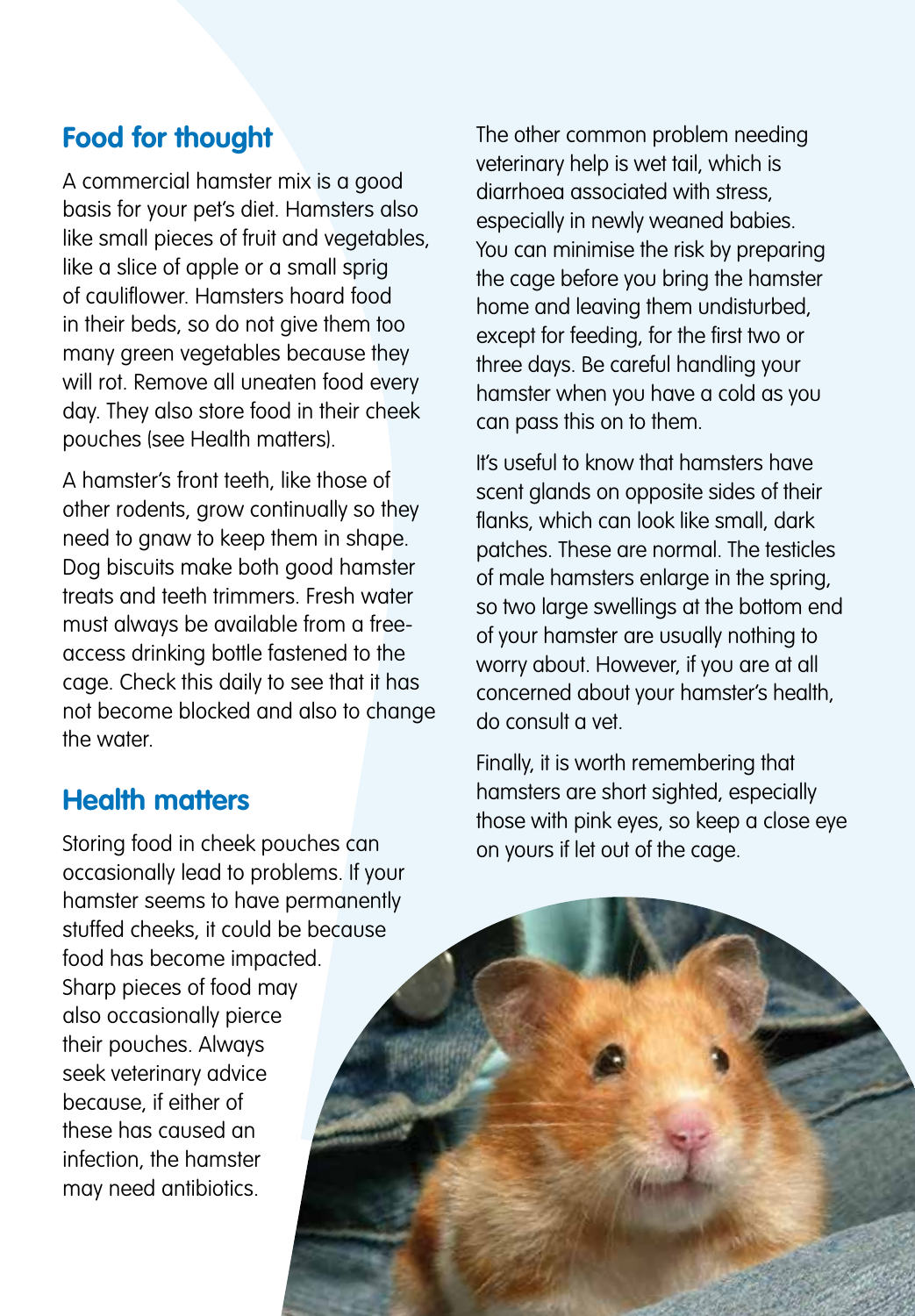#### **Exercise and entertainment**

Hamsters are most active during the evening which can be a problem if they are kept in a child's bedroom. They like cardboard tubes to chew and run through and, if you put up a wooden ledge, they will enjoy climbing on it. Many experts now advise against using hamster wheels with spokes because it can cause an injury. Solid, wide wheels are safer. Hamster exercise balls should not be used as hamsters can quickly become exhausted with no means of escape.

## **Company**

One Syrian hamster will be happy, but two or more means serious fighting – so keep them alone. Dwarf hamsters can enjoy company but this isn't always the case. Males are likely to fight but females tend to get on better. Don't mix species and remember, hamsters can reach sexual maturity at just one month old.

# **Hamsters as children's pets**

Hamsters are naturally nocturnal so if they are disturbed during the day and become alarmed, they may bite. Children need to be supervised when handling hamsters and, as with all pets, an adult needs to be responsible for making sure the hamster is properly cared for.

# **Getting to know you**

Hamsters rarely bite if they are used to being handled correctly from an early age. Never put your hand into your hamster's bed as they may be asleep and will be startled. If your hamster is nervous, check they are properly awake then hold your hand in the cage without trying to touch them, so that your presence and smell becomes familiar. Soon your hamster will get to know you and become easier to handle.

# **Don't forget...**

**5**

- Keep Syrian hamsters alone as adults will fight. Dwarf hamsters can be kept in female-only pairs or groups
- **Hamsters enjoy fresh fruit and** vegetables, but like to bury their food. Give them tiny portions to minimise the amount left to decompose and remove uneaten food daily
- Clean out the hamster house every week to maintain a healthy environment